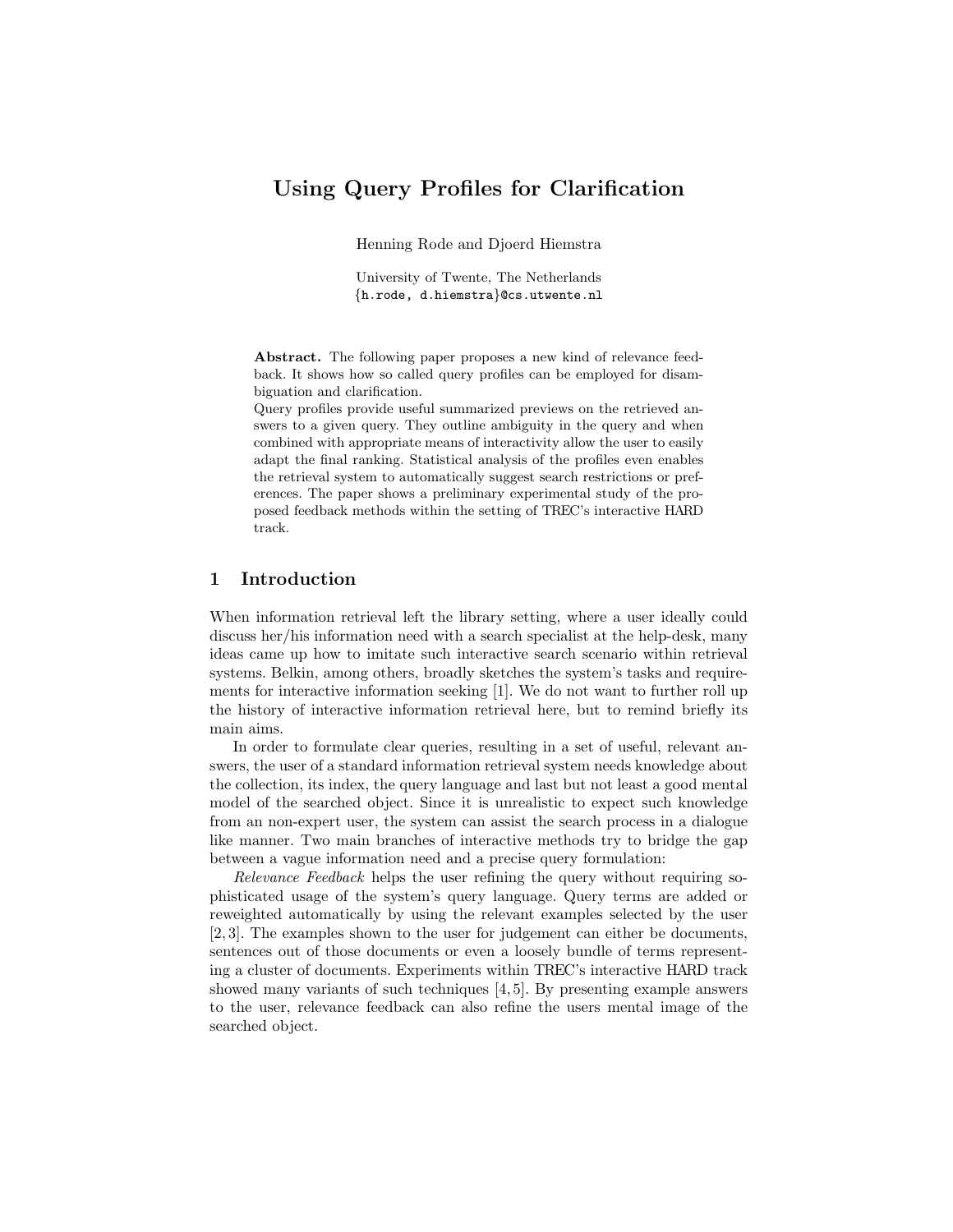Browsing techniques, on the other hand, provide an overview on the existing document collection and its categorization (see e.g. the Open Directory Project [6]), or visualize the relation among documents [7]. The user can restrict the search to certain categories. This can also be regarded as a query refinement strategy. It is especially helpful, when the selected categorical restriction cannot be expressed easily by a few query terms.

The query clarification technique, we are proposing in this paper, belongs mainly to the first type, the relevance feedback methods. However, it combines the approach with summarization and overview techniques from the browsing domain. This way it tries not only to assist formulating the query, but also provides information about the collection in a query specific preview, the so called query profile. Following an idea of Diaz and Jones [8] to predict the precision of queries by using their temporal profiles, we analyzed the application of different query profiles as an instrument of relevance feedback. The main aim of the profiles is to detect and visualize query ambiguity and to ask the user for clarification if necessary. We hope to enable the user to give better feedback by showing him/her this summarized information about the expected query outcome.

The paper is structured as follows: After a short look on two related approaches, we start in Sec. 2 by giving a definition of query profiles and explain how they can be generated. The following section discusses their application for query classification. Sec. 4 goes in detail with a possible score computation and combination to make use of the user feedback for an improved final ranking. We further present a preliminary experimental study of our relevance feedback technique and finish with conclusions about the achieved results.

### 1.1 Related Approaches

In order to distinguish our approach from similar ones, we finish this introduction by looking at two comparable methods. The first one is a search interface based on clustering suggested by Palmer et al.  $[9]^1$ . It summarizes results aiming at query disambiguation, but instead of using predefined categories as we will suggest for our topical profiles, it groups the documents using a not specified clustering algorithm. Whereas the clustering technique shows more topical adaptiveness, our static categories ensure always a useful grouping.

Another search interface proposed by Sieg et al. [10] assists the user directly in the query formulation process. The system compares the initial query with a static topic hierarchy and presents the best matching categories to the user for selecting preferences. The chosen categories are then used for query expansion. In contrast, our query profiles are not based on the few given query terms directly but on the results of an initial search. This way, we get a larger base for suggesting appropriate categories and we involve the collection in the query refinement process.

 $1$  The one-sided paper briefly explains the concept also known from the *Clusty* web search engine coming from the same authors.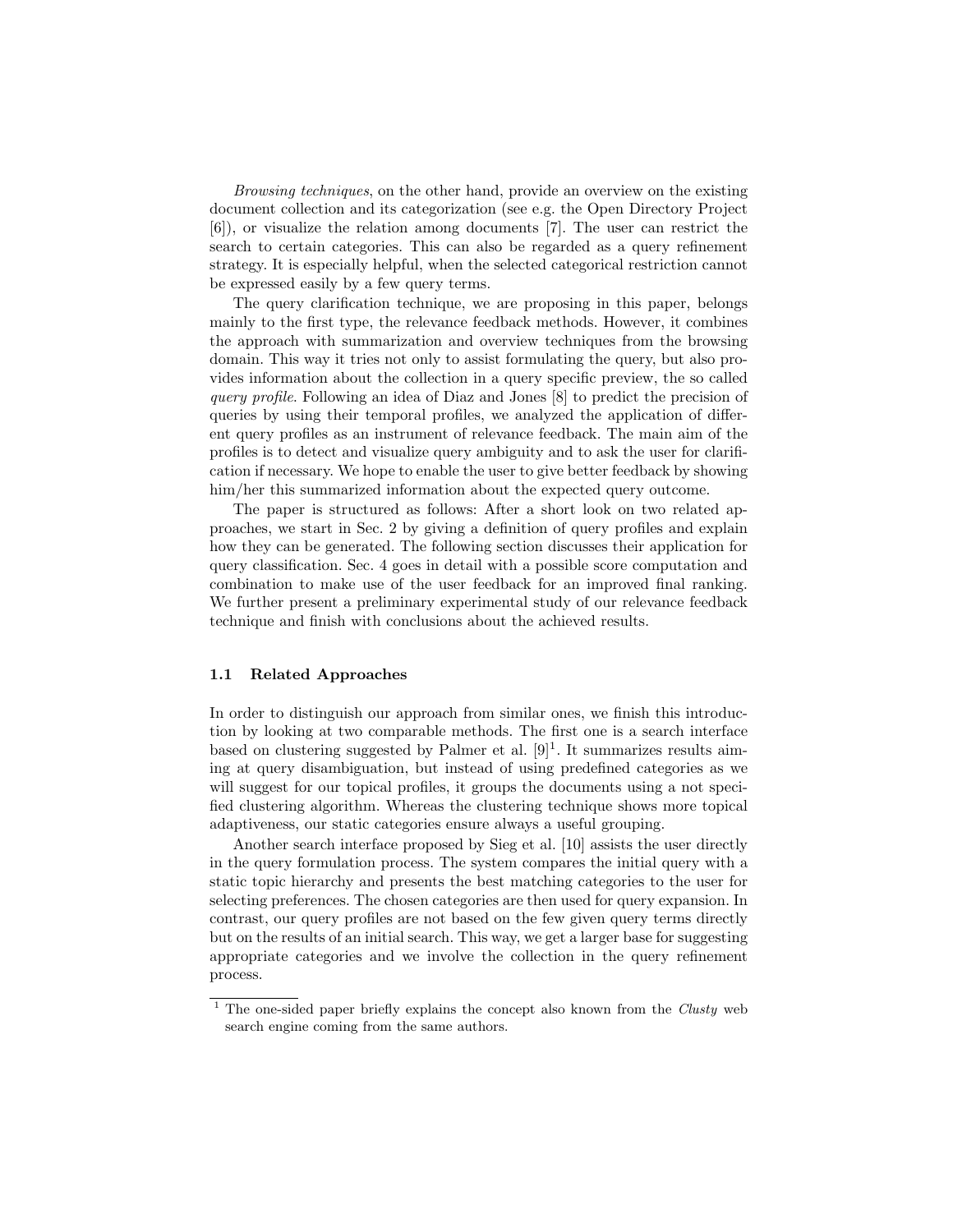The mentioned approaches exclusively consider the topical dimension of the query. We will further discuss the usage and combination of query profiles on other document dimensions, in this case temporal query profiles.

## 2 Query-Profiles

Looking from the systems perspective, the set of relevant answers to a given query is the set of the top ranked documents. This set can unfortunately differ by far from the set of documents relevant to the user. The basic idea of query profiles is to summarize information about the system's answer set in a suitable way to make such differences obvious.

**Definition 1.** A query profile is the distribution of the top  $X$  ranked documents in the result set along a certain property dimension, like time, topic, location, or genre. E.g. a temporal query profile shows the result distribution along the time dimension, a topical profile along the dimension of predefined topics the documents belong to.

The underlying assumption of the profile analysis is that clear queries result either in a profile with one distinctive peak or show little variance in case the property dimension is not important for the query. In contrast, we expect ambiguous queries to have query profiles with more than one distinctive peak.

Whereas the general ideas stay the same for all kinds of query profiles, there are several domain specific issues to consider. We will thus take a closer look on generating temporal and topical profiles, the two types used in the later experimental study.

#### 2.1 Generating Temporal Profiles

Having a date-tagged corpus, a basic temporal profile for a given query is simple to compute. We treat the 100 top ranked documents  $D_j$  from the baseline run as the set of relevant answers and aggregate a histogram with monthly time steps  $H_i$ :

$$
H_i = |\{D_j | month(D_j) = i\}| \tag{1}
$$

The decision for the granularity of one month is based on the overall time span of the corpus and the timeliness of news events. Other granularities, however, could be considered as well.

As a next step, we performed a time normalization on the profile. Knowing that the corpus articles are not evenly distributed over the total time span, the time profile should display the relative monthly frequency of articles relevant to the given topic rather than absolute numbers. Therefore, the frequency of each monthly partition  $H_i$  is divided by the total number of corpus articles  $C_i$  originating from month i. In order to avoid exceptional small numbers, the averaged monthly corpus frequency  $avg(C)$  is used as a constant factor:

$$
H_i^* = \frac{H_i}{C_i} * avg(C) . \qquad (2)
$$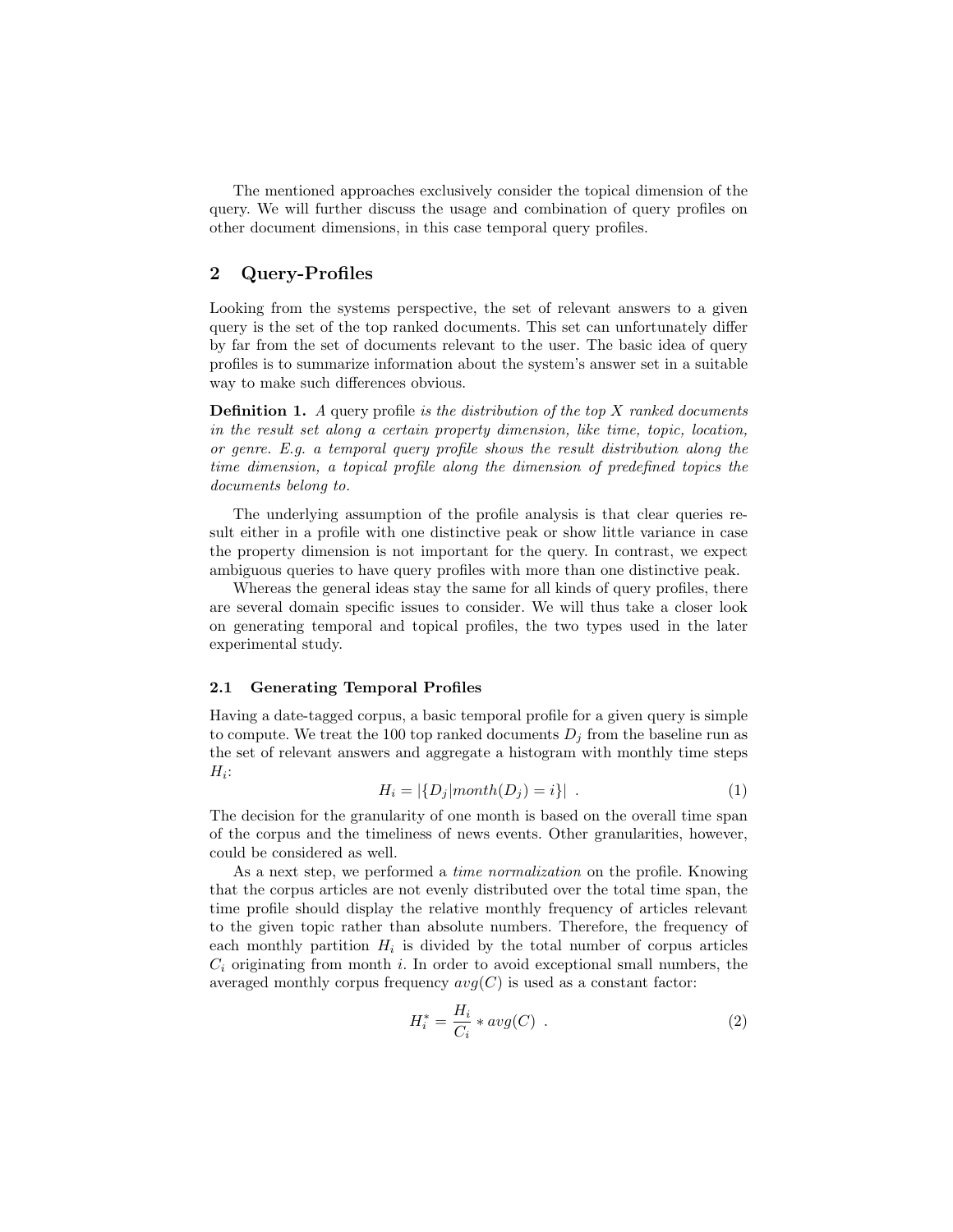Furthermore, we performed moving average smoothing on the histogram, a technique used for trend analysis on time series data [11]. It replaces the monthly frequencies of the profile by the average frequencies of a small time window around the particular month. We used here a window size of 3 months:

$$
H_i^{**} = \frac{H_{i-1}^* + H_i^* + H_{i+1}^*}{3} \tag{3}
$$

The graph in Fig. 1 shows an example of a resulting temporal profile. There are two reasons for using such a smoothing technique. First, the time-line the search topic is discussed in the news will often overlap with our casual monthly partitioning. Second, although we want to spot peaks in the profile, we are not interested in identifying a high number of splintered bursts. If two smaller peaks are lying in a near timely neighborhood they should be recognized as one.

Finally, we want to determine the number, bounds, and the importance of peaks in the temporal profile. Diaz and Jones [8] tried several techniques for this purpose and decided to employ the so called burst model [12] from Kleinberg. It assumes a hidden state machine behind the random events of emitting the specific word in certain frequencies. The assumed machine changes over time between its norm and peak state, corresponding to phases with normal and high emission of the word respectively. The aim is then to find the unknown state sequence with the highest probability to cause the observed random events of the time profile. Kleinberg employs for this task the Viterbi algorithm.

We have used for the generation of temporal profiles a two state automaton  $\mathcal{A}^2_{1.5}$  with a very low value for  $\gamma \approx 0.02^2$ . The considerably different setting of parameters compared to Kleinbergs experiments can be explained by the fact that we analyzed profiles of word frequencies which are already averaged on the level of months. Hence bursts will remain smaller and less distinctive.

When we also want to compute a measure for the importance of the found peaks  $P_j$ , the corresponding frequency values of the temporal profile can simply be summed up. A further division by



Fig. 1. Temporal Profile of Topic 363: Transportation Tunnel Disasters

the average of such frequency sums  $avg(P)$  leads to a value for peak intensity better comparable among different temporal profiles:

$$
P_j = \sum_{i \in range(P_j)} H_i^{**} , \quad intensity(P_j) = \frac{P_j}{avg(P)} . \tag{4}
$$

 $2$  see [12] for a detailed description of the automaton and its parameters.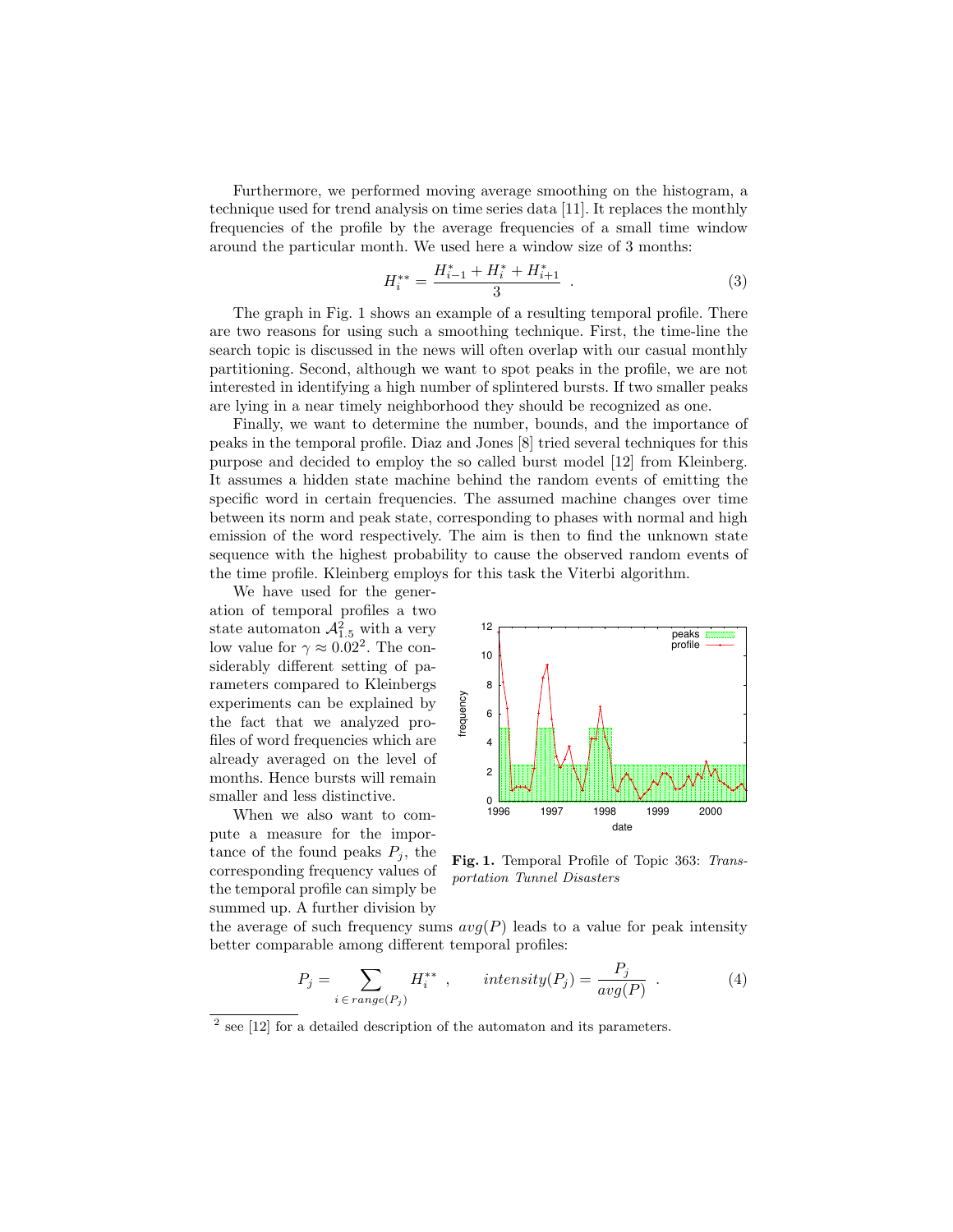#### 2.2 Generating Topical Profiles

Generating topical profiles faces different issues than the ones explained for the temporal dimension. First and most important, the corpus is not topic-tagged. A topic classification is therefore required. Secondly, the topical dimension is not continuous but divided in a discrete set of previously defined concepts. In principle, topics could have a hierarchical relation but there won't be any natural definition of an order. So the identification of peak bounds as in the temporal dimension ceases to apply here.

For topic classification we need to build abstract models for all different concepts, the classification should take into account. Language models can be applied as classifiers for this purpose. In order to demonstrate the idea, we used models built on a different training corpus to distinguish 12 different topical concepts similar to the main sections of common newspapers, like politics or sports. A more detailed description about the construction of these language models can be found in [13].

The required text classification for computing a topical profile differs slightly from the typical categorization task (described in [14]). We do not need to assign binary labels whether a document belongs to a certain category or not. A similarity measure showing to which extend an article belongs to a given category is already sufficient. Hence, the task falls back to the known domain of ranking a set of documents given a query. In fact, an abstract language model describing a topical concept is nothing but an excep-



Fig. 2. Subject Profile of Topic 363: Transportation Tunnel Disasters

tional long query. We used in the experiments the NLLR measure (described in a later section) which is also applied to compute a score for the initial query. Only the smoothing factor  $\lambda$  is set smaller in this case. Firstly, because the exceptional query length makes smoothing less important, and secondly, to increase differences between the models.

In order to speed up the computation of topical profiles as well as the later ranking procedure the score computation is performed offline. For each classifier in the set of topical concepts a score vector is maintained, holding the individual scores for all documents within the collection. An example topical profile is displayed in Fig. 2.

After the classification task is done, topical profiles can be computed in the following way. Similar to temporal profiles explained previously, the set of the 100 top ranked documents given the query is determined. The score for a specific topic category  $T_i$  is then defined by the sum of all document scores from  $D$  for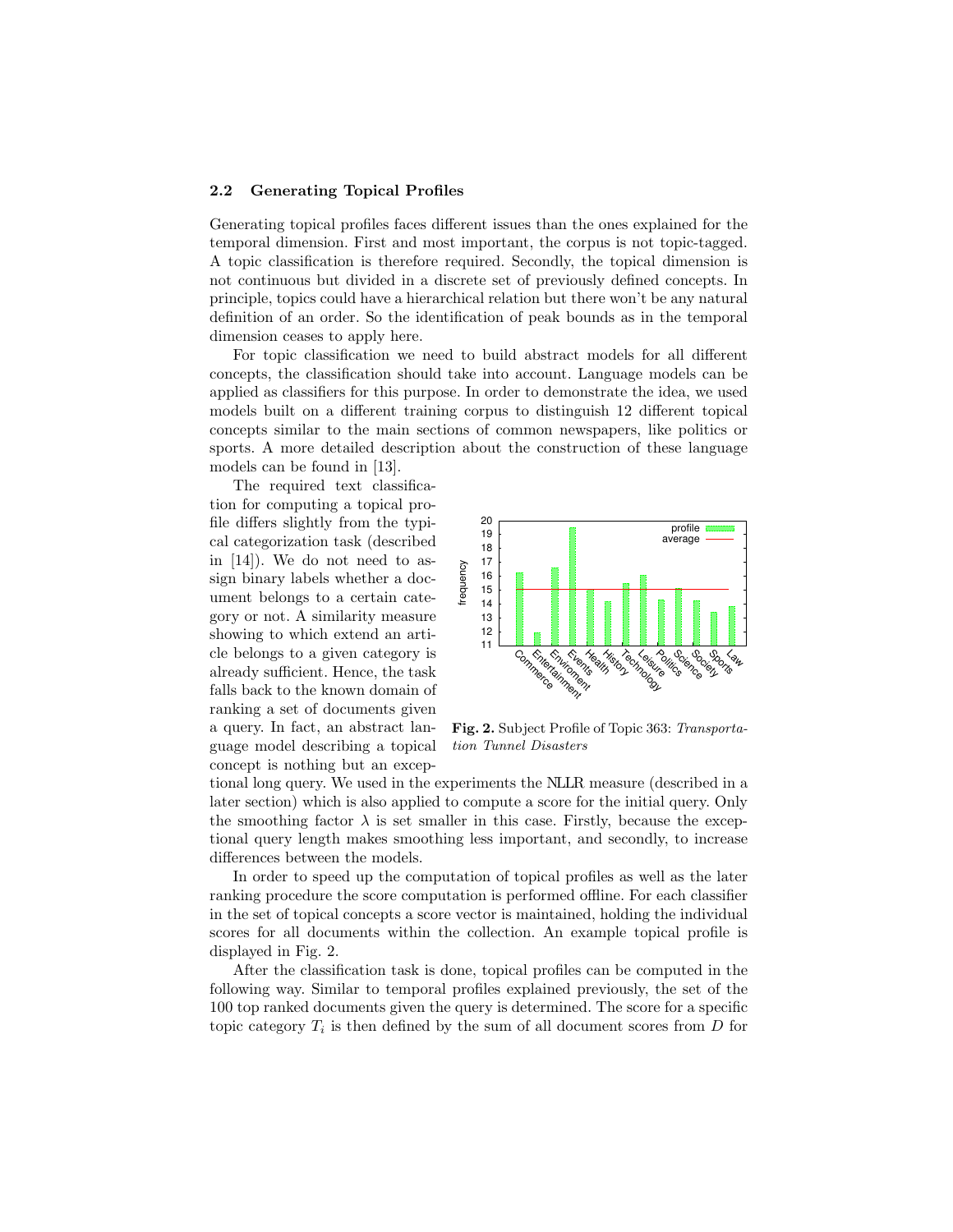this category. The intensity value, as introduced in the last section, is computed accordingly:

$$
T_i = \sum_{D_j} NLLR(T_i|D_j) , \quad intensity(T_i) = \frac{T_i}{avg(T)} . \tag{5}
$$

## 3 The Clarification Interface

After generating and analyzing the query profiles, we discuss in this section how the gained information can be presented to the user for query clarification. The user interface thereby has to fulfill two functions:

- It needs to present all necessary information to the user that allows her/him to take a decision.
- It should provide simple but powerful means to adapt the query in the intended way.

The second point needs further explanation. Not all search topics are easy to express by a few query terms. Although several articles contain the same keywords, their specific view on the topic or genre might not match the type of documents the user had in mind. If we allow the user to refine the query not only by further keywords but by selecting preferences to more abstract concepts or to restrict the search space to a certain location or time, the problem of expressing an information need accurately can be overcome. However, confronting a user in an advanced search interface with all possible combinations of restrictions and preferences to an in general unlimited number of concepts, dates, or locations, would overextend the searcher. Maybe he/she does not even know the correct query meta-data, e.g. the date or location of the event he/she is looking for. Query profiles can help here, since they allow to automatically find the most important meta-data concepts given the initial query terms. This way it is possible to provide the user with the necessary information to set preferences or restrictions and to limit the search dialog to the most interesting options.

Compared to the profiles shown in the last section (Fig. 1 and Fig. 2) a user does not need to see the whole spectrum of the profile. Instead it seems sufficient to cut out the most relevant part of it, which means the highest temporal or topical peaks. For the experiments, we just displayed the 5 top ranked topics, but all identified temporal peaks. In practice their number never exceeds 4. In order to demonstrate the usefulness of the profile information and to explain why we restrict the output to the top ranked parts of the profiles, let us distinguish three possible cases:

1. In case the initial query was clearly formulated, the user gets a positive confirmation by seeing the expected topic or time partition on top of the ranked profile list, succeeded by close related ones. The absence of nonmatching topics will be enough information for the user here. He/she does not need to see a long list of minor ranking topics.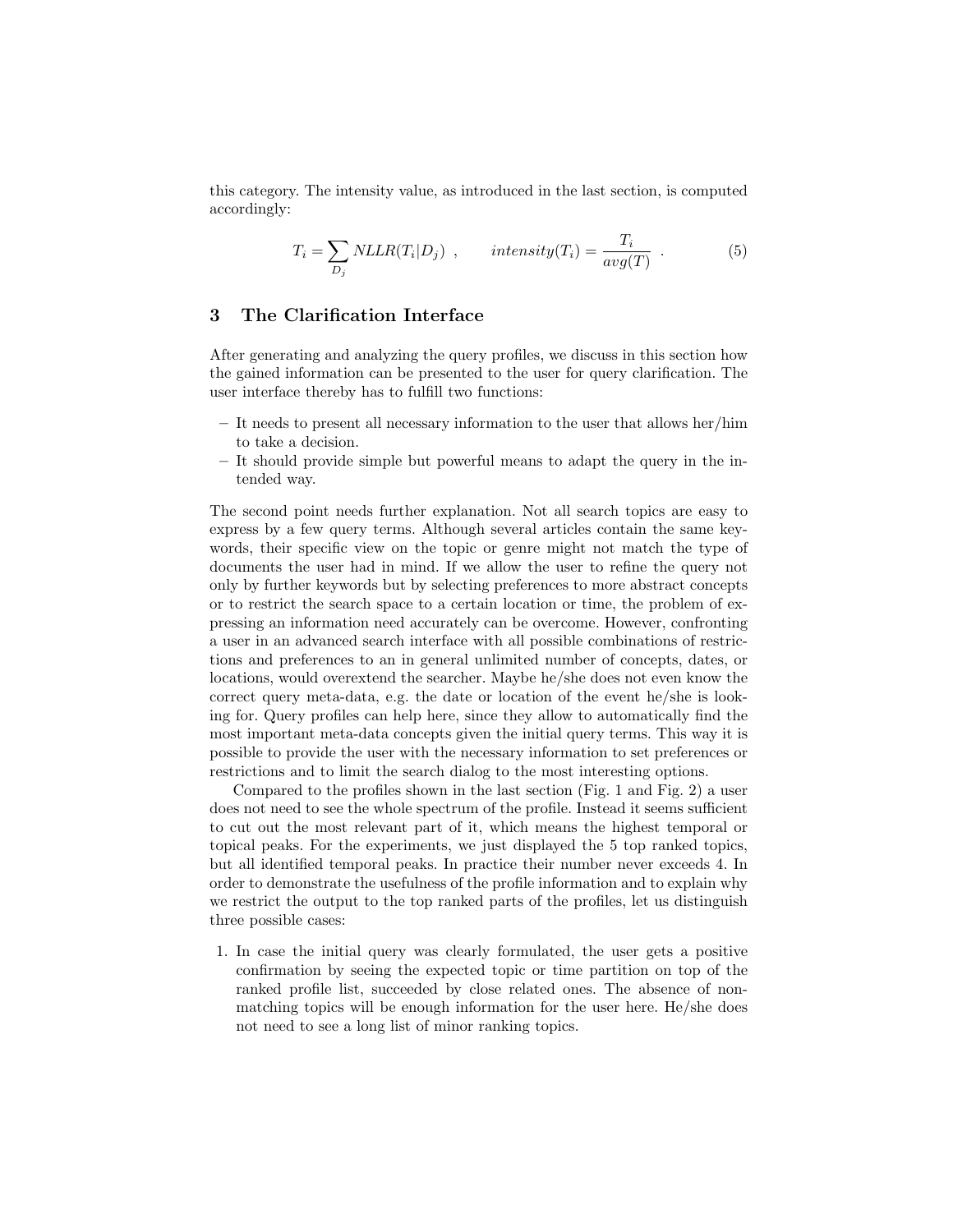|                                                        | Top 5 Subjects                                                                                                                                                    | Rank            |               | Prefer Dislike |
|--------------------------------------------------------|-------------------------------------------------------------------------------------------------------------------------------------------------------------------|-----------------|---------------|----------------|
|                                                        | Events                                                                                                                                                            | ******          | ⊽             |                |
|                                                        | Enviroment                                                                                                                                                        | <b>A</b> nanana |               | п.             |
|                                                        | Commerce                                                                                                                                                          | $\frac{1}{2}$   |               | г              |
|                                                        | Leisure                                                                                                                                                           | $\frac{1}{2}$   |               |                |
|                                                        | Technology                                                                                                                                                        | $\frac{1}{2}$   |               |                |
| Deselect all for no subject preference.<br>Select Time |                                                                                                                                                                   |                 |               |                |
|                                                        | The documents found by your query have the following <i>time profile</i> .<br>Change the suggested time restriction if it does not reflect your search correctly. |                 |               |                |
|                                                        | Peak Range                                                                                                                                                        | Rank            |               | Restrict to    |
|                                                        | 10/1996 - 1/1997                                                                                                                                                  | $\bigstar$      |               |                |
|                                                        | 1/1996 - 3/1996                                                                                                                                                   |                 | $\frac{1}{2}$ |                |

Fig. 3. Experimental Clarification Form of Topic 363: Transportation Tunnel Disasters

- 2. In case the query was ambiguous also unwanted topics or time partitions will populate the top of the ranked query profiles. In order to get an unambiguous output, it is now important to refine the query in a way that it excludes most of the unwanted answers, but keeps the relevant ones. Again, the end of the ranked profile list is less interesting, since the topics there are already efficiently excluded by the query.
- 3. In case the user does not even find the relevant topics or time partitions among the top part of the query profile, it won't help to just refine the query. Either the query needs to be reformulated entirely or the corpus does not include the documents the user is searching for.

The second case is the most interesting one since it requests appropriate query refinement strategies. Whereas a time restriction based on the profile can be expressed relatively easy, it is in general difficult for a user to find on his own additional keywords that allow to distinguish between the wanted and unwanted topics of the profiles. However, the system has already abstract classifiers at hand to perform such filtering. The simplest way to refine the query is thus to express preferences directly on the profile itself. For this reason we made our query profiles interactive by adding prefer and dislike buttons to the topic profiles and restrict to fields to the temporal profiles, refining the query in the obvious way. Their exact influence on the final ranking is discussed in the next section.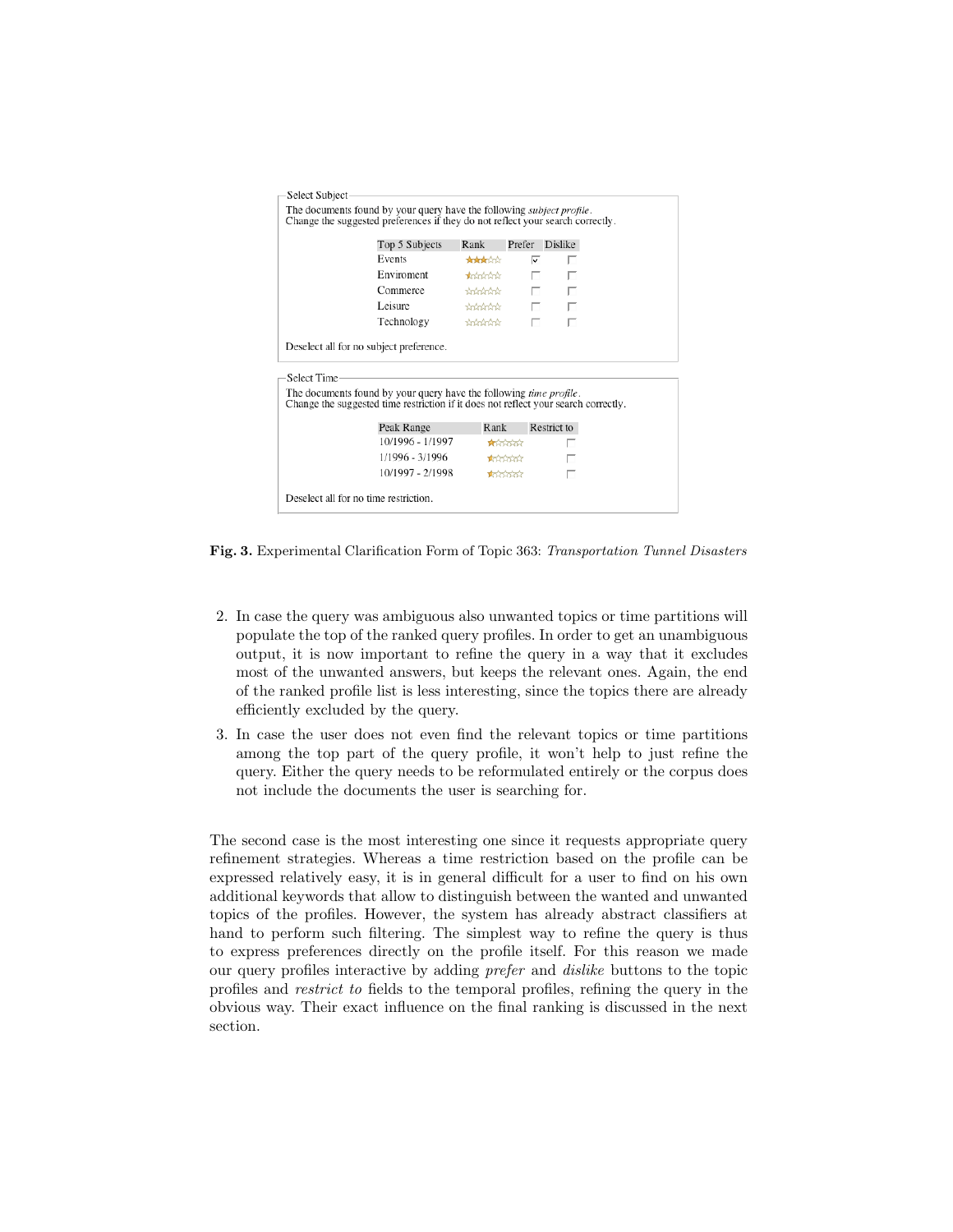#### 3.1 Automatic Preselection

We also looked, whether it is possible to make an automatic suggestion of an appropriate selection in the profiles. Obviously, the most high ranked topics or temporal peaks are good candidates, especially if they distinctively stand off from the lower ranked ones. The intensity measure defined in the last section explicitly addresses these characteristics. Using an intensity threshold, we can preselect all topics and temporal peaks above<sup>3</sup> . These values have been shown high enough to assure the selection of only distinctive peaks of the profile. An example clarification form with preselected items is shown in Fig. 3.

Automatic preselection is especially helpful in the first of the three scenarios above where the query is unambiguous. In such a case user feedback is not necessary and the query refinement could be performed as a sort of "blind feedback" procedure to sharpen the topical or temporal focus.

## 4 Retrieval Model and Score Combination

In this section we show a possible score computation and combination taking into account the initial query as well as the preferences and restrictions stated in the query refinement process. The focus lies thereby on the issues of score normalization and combination. We have chosen a language modeling approach, however, in principle the proposed feedback technique could also be used in the setting of other retrieval models.

In particular, we employed the NLLR, the length-normalized logarithmic likelihood ratio [15], as a score function:

$$
NLLR(Q|D) = \sum_{t \in Q} P(t|Q) * \log \left( \frac{(1-\lambda)P(t|D) + \lambda P(t|C)}{\lambda P(t|C)} \right) . \tag{6}
$$

The additional factor  $\lambda$  below the fraction does not harm the ranking but ensures that documents having none of the query terms get a zero score.

The NLLR is able to compare query terms and documents as well as entire language models. Due to the normalization it produces comparable scores independent of the size of the query. Therefore it can be used for a document ranking given either a query or a topical language model. The factor  $\lambda$  determines the degree of smoothing with the background collection model. Since smoothing plays an important role for short queries, whereas it dilutes the score differences for large-scale query language models, this factor can be changed according to its application<sup>4</sup>.

Next to the scoring itself, all single sources of relevance evidence need to be combined to one final ranking. We decided not to use query expansion techniques, but to combine the separately computed scores directly. This allows to make

<sup>&</sup>lt;sup>3</sup> In the experiments an intensity threshold of 1.2 was used for the topical profiles, respectively 1.5 for the temporal profiles.

<sup>&</sup>lt;sup>4</sup> We set  $\lambda$  to 0.85 for queries, but to 0.5 for topic models.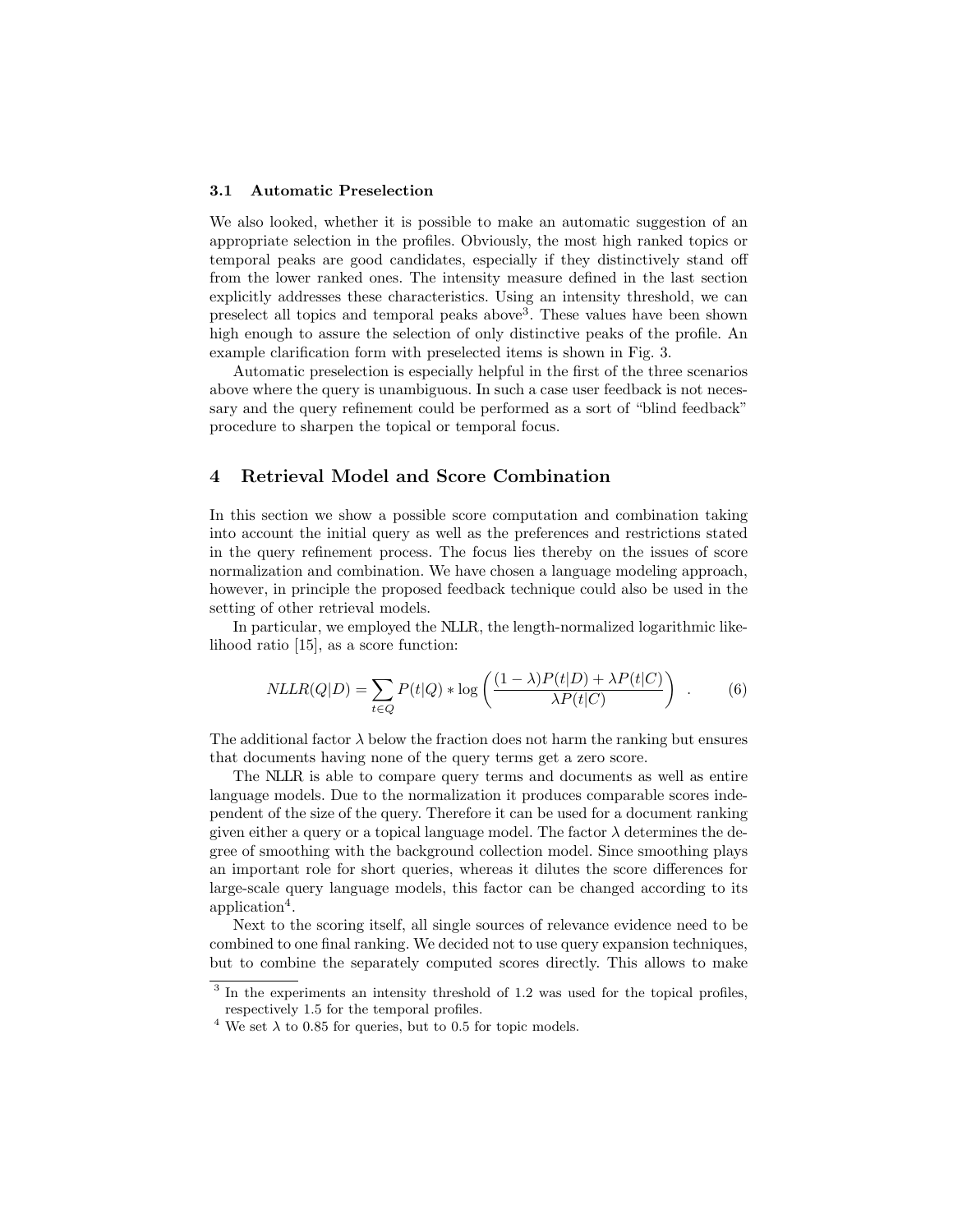efficiently use of precomputed document scores for topic language models and avoids a second scoring of the initial query terms. When multiple preferences or dislikes have to be handled the logarithmic scores of their corresponding models  $M_i$  are simply added, respectively subtracted for disliked models:

$$
m\text{-}score(D) = \sum_{M_i} NLLR(M_i|D) . \qquad (7)
$$

The final combination of the initial query score, called  $q\text{-}score(D)$  now, and all summed up preference scores requires special attention. We have to ensure that the scores on both sides deliver "compatible" values or even more to guarantee still the dominance of the initial query in the final result. A minimummaximum normalization solves such a task (among others described in [16]). It shifts the minimum of a score range  $min_s = min\{score(D^*)|D^* \in C\}$  to 0 and its maximum to 1. We further stressed the baseline query by doubling its score value in the final ranking:

$$
norm(score(D)) = \frac{score(D) - min_s}{max_s - min_s} , \qquad (8)
$$

$$
final-score(D) = 2 * norm(q-score(D)) + norm(m-score(D)) .
$$
 (9)

## 5 Experimental Study

We tried to evaluate our relevance feedback based on query profiles in the setting of the HARD track 2005. A set of 50 queries, which are regarded as difficult<sup>5</sup>, is evaluated on  $a \approx 2GB$  newspaper corpus, the Aquaint corpus. The track set-up allows one-step user interaction with so-called clarification forms that have to fit one screen and have to be filled out in less than 3 minutes. In the original TREC setting the sent-in clarification forms were filled out by the same person who later does the relevance assessments for the specific query. We repeated the experiment ourselves, asking different users to state preferences or restrictions in the clarification forms after reading the query description and query narrative coming with the TREC search topics. This way, we inevitably lose the consistency between clarification and relevance assessment ensured by the HARD setting. However, we could study differences in the user behavior and their results.

The 4 test users <sup>6</sup> have been shortly introduced to their task by demonstrating one randomly picked out example clarification form. They needed on average 35 min to accomplish the task of clarifying all 50 queries. We want to remark here, that the conducted experiment have to be regareded preliminary. It was not the intention to carry out a fully qualified user study, but to gather first indication whether the proposed feedback technique is able to improve retrieval.

 $5$  The query set was taken from the Robust track which tries to tackle selected difficult queries in an ad hoc retrieval setting.

 $6$  1 female  $-3$  male students, one of them working in computer science but not in the same project.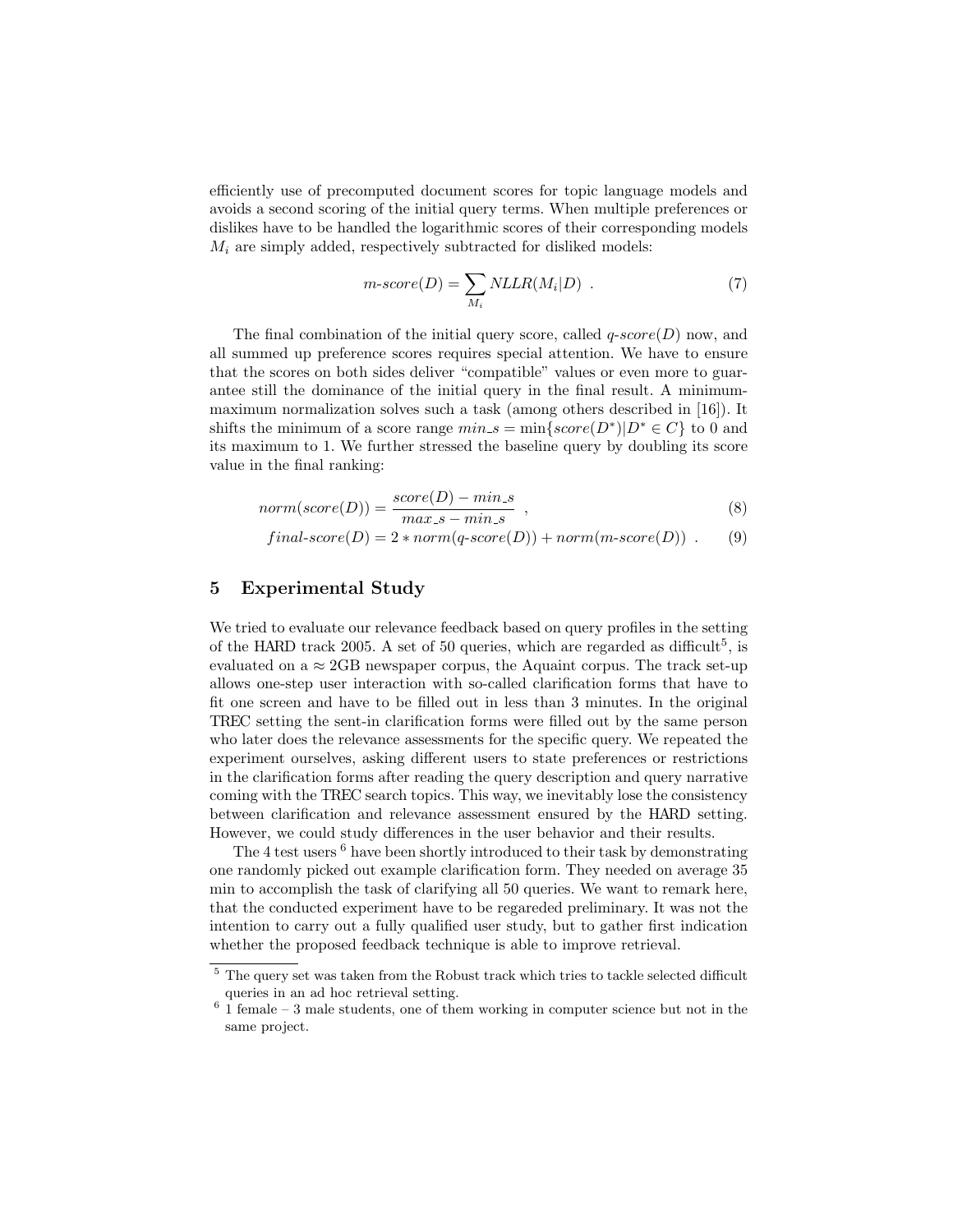In order to compare the improvements, we performed a baseline run using just the up to 3 words from the query title, further one run with the automatically derived preferences only as explained in Sec. 3, referred to as automatic run. From the 4 evaluated user runs, we present here the two most different to keep the figures clear. Whereas user1 selected almost no topic dislikes, user2 had the highest fraction of dislike statements among his topic preferences. For comparison, the  $user2^*$  run refers to the same user, but ignores his dislikes.

A closer look at the set of the 50 search topics revealed, that they have not been distinctive with respect to their temporal profile. In fact, there was almost no case where the user wanted to restrict the query to a certain time span. Therefore, we restricted our analysis to the improvements by topical query refinement and ignored all temporal restrictions.

Fig. 4(a) presents an overview on the main evaluation measures computed for all presented runs. At a first glance it is obvious that the refined queries, even in our non-optimal evaluation set-

|                                      |  |  | $base \quad auto \quad user1 \; user2 \; user2^*$ |
|--------------------------------------|--|--|---------------------------------------------------|
| MAP 0.151 0.187 0.204 0.187 0.201    |  |  |                                                   |
| R-Prec 0.214 0.252 0.268 0.255 0.265 |  |  |                                                   |
| P@10 0.286 0.380 0.396 0.354 0.402   |  |  |                                                   |

#### (a) Result Overview



(c) MAP Improvements on Single Queries

Fig. 4. Evaluation Results

ting, show a considerable improvement over the baseline run. The precision gain is most visible at the  $P@10$  measures, which is an interesting characteristic aiming at a high precision at the top of the ranked list. The precision recall graph (Fig. 4(b)) confirms the observation made with the  $P@10$  values. The precision gain stays the highest at the top of the ranked list. On the right side, the runs with query refinement slowly converge to the baseline, but always stay on top of it.

Precision

MAP

The special run ignoring the topic dislikes of user2 has a better general performance than its counterpart. Although it is not shown in the table, this ob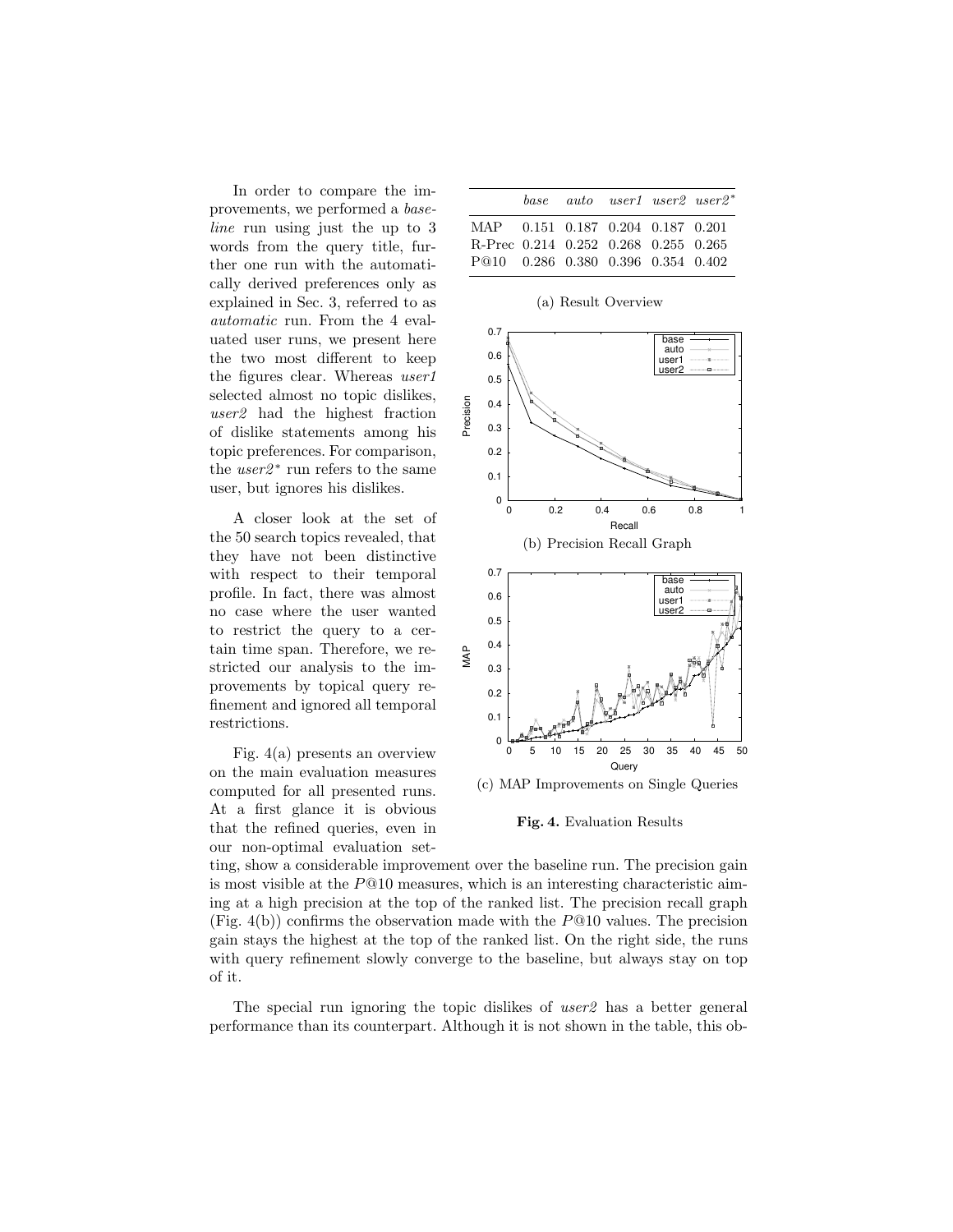servation holds for all four tested users. It indicates that topic dislike statements bear the risk to weaken the result precision in our current implementation.

Surprisingly, the values show also that the automatic run can compete with the user performed clarification. We cannot entirely explain this phenomenon, but can make two remarks on its interpretation. First, the query set has not been designed to test disambiguation. If a query asking for "Java" expects documents about the programming language, automatic topic feedback will work perfectly. However, it fails if in fact the island was meant. Examples of the second type are necessary to compare user and automatic feedback, but are unlikely to be included in the test set. A further reason for the good performance of the automatic run might simply be the fact that it did not contain dislike statements.

For a more detailed view on the results, Fig. 4(c) presents the evaluation of all single queries sorted by increasing MAP value of the baseline run. Thus, the graphic shows the worst performing queries on the left, continued by a section with still relatively low quality response in the middle, up to acceptable or even good queries on the right. Although the improvement per query is not stable, it seldom happens that the user feedback deteriorates the results. The one extreme case on the right side of the figure is again caused by dislike statements. If we consider the relative improvement, the queries in the middle part of the figure apparently gain the most from query refinement. Within the distinction of queries from Sec. 3 these queries probably fall under the ambiguous category 2. The fact that we encounter the highest improvement in this category nicely demonstrates the usefulness of our method.

## 6 Conclusions and Outlook

The results show promising improvements for all runs that make use of query profiles even in our preliminary experimental study. With a query set designed to test how retrieval systems cope with ambiguity, we would probably be able to show even higher improvements using our feedback method. The same applies for queries that reward temporal restrictions. Also a finer grained topical "resolution", potentially in form of a topic hierarchy, could lead to a more focused query profile on the topic dimension.

Further analysis is needed, how to involve topical dislike statements in a way that they do not harm the results, but also contribute to the query refinement. Furthermore, we need to examine query profiles on other dimensions. The temporal profiles remained untested by the current HARD track query set, but also geographical or genre profiles - in order to name just two possible other parameters - might enable similar improvements as the topical query refinement.

The automatic feedback method turned out to be an interesting side product of the work with query profiles. It performed almost as good as the user feedback. It raises the question to which extend the system can decide based on query profile statistics, whether automatic feedback is reliable enough in a certain case to omit user interaction. Especially when profiles on more dimensions get involved in the analysis, the user should not be bothered by a multiple number